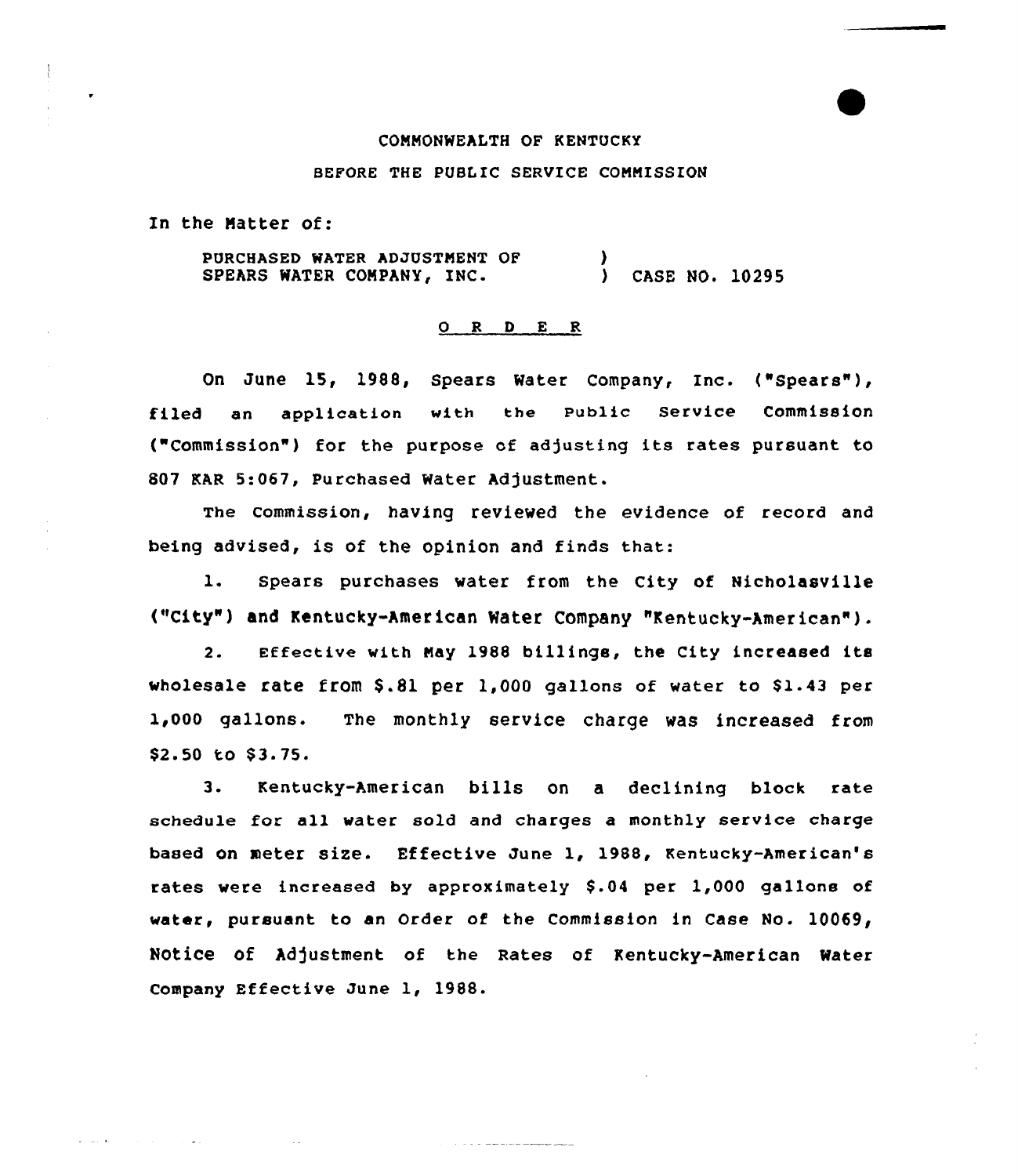4. During the <sup>12</sup> months ending April 30, 1988, Spears purchased 133.210.330 gallons of water from the City and 57,046,968 gallons from Kentucky-American. Spears sold a total of 159 923 570 gallons during the same 12-month period.

5. No reasonable level of water loss was established for Spears in its last rate case. spears, therefore, adjusted the volume of water purchased to reflect the maximum of 15 percent water loss allowed by 807 EAR 5:067 rather than the actual loss of 15.94 percent.

6. Spears' calculations are correct and show a total allowable increase in purchased water costs of \$83,964, resulting in a purchased water adjustment of S.53 per 1,000 gallons.

7. Spears notified its customers of the proposed increase by bill insert; however, the notice shows an increase of \$.51 per 1,000 gallons rather than the correct increase of \$.53 per  $1,000$ gallons. Spears should provide <sup>a</sup> corrected notice to its customers along with the first billing under the changed rates. <sup>A</sup> copy of the corrected notice and certification that such notice has been given should be filed with the Commission within 30 days of the date of this Order.

8. The rates proposed by Spears and shown in Appendix <sup>A</sup> are fair, just, and reasonable, and should be approved.

9. The rates shown on Spears proposed tariff are correct; however, the tariff was submitted in <sup>a</sup> bound volume, and identifying information was omitted. Spears should, therefore, file revised tariff sheets.

 $-2-$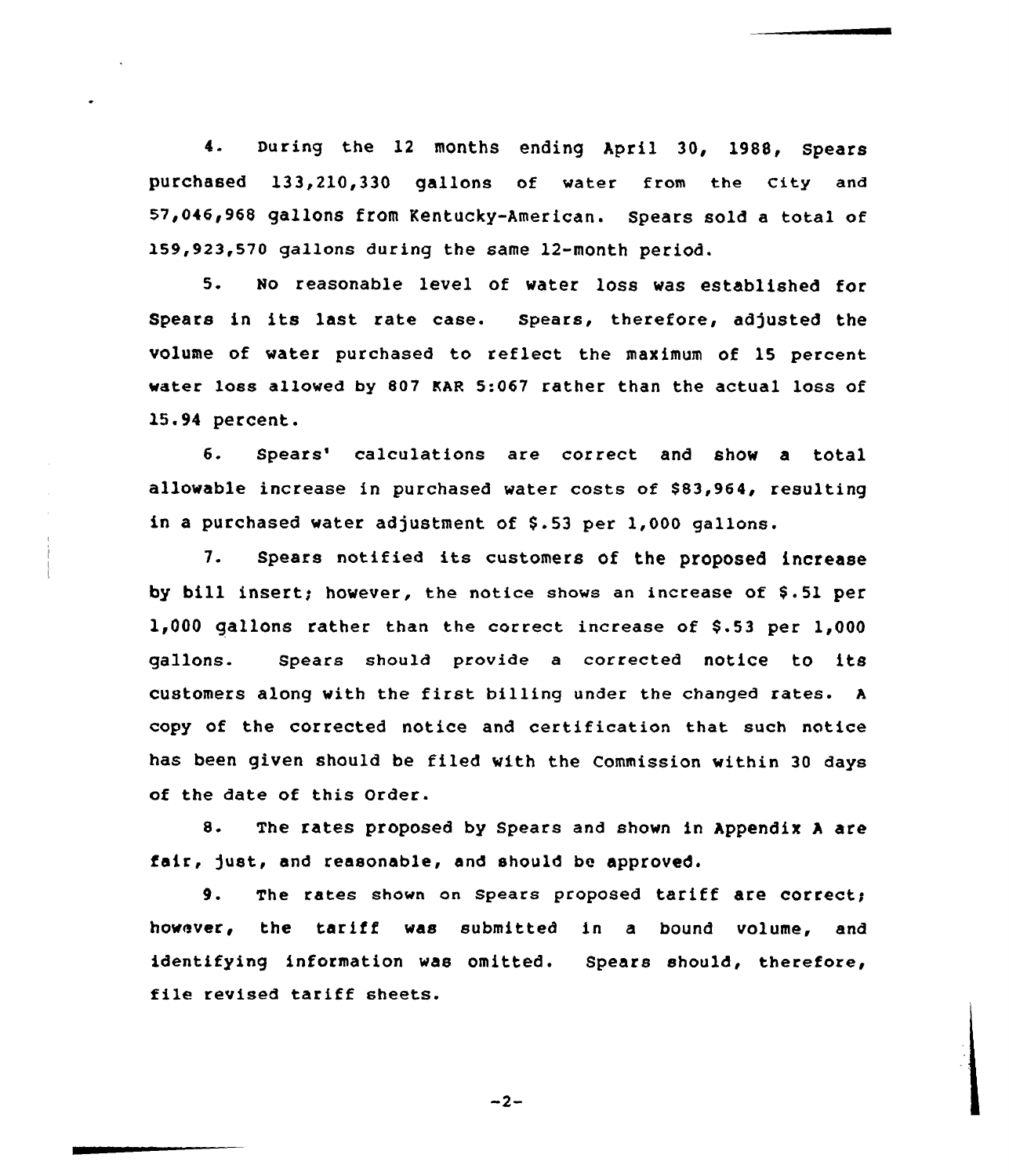IT IS THEREFORE ORDERED that:

1. The purchased water adjustment in the amount of  $$.53$  per 1,000 gallons and the rates in hppendix h be and they hereby are approved effective for services rendered on and after the date of this Order.

2. Spears shall provide corrected notice in accordance with Finding No. 7 herein.

3. Within 30 days of the date of this Order, Spears shall file revised tariff sheets setting out the rates approved herein.

Done at Frankfort, Kentucky, this 28th day of June, 1988.

PUBLIC SERVICE COMMISSION

Vice Chairma

N Will

ATTRST:

Executive Director